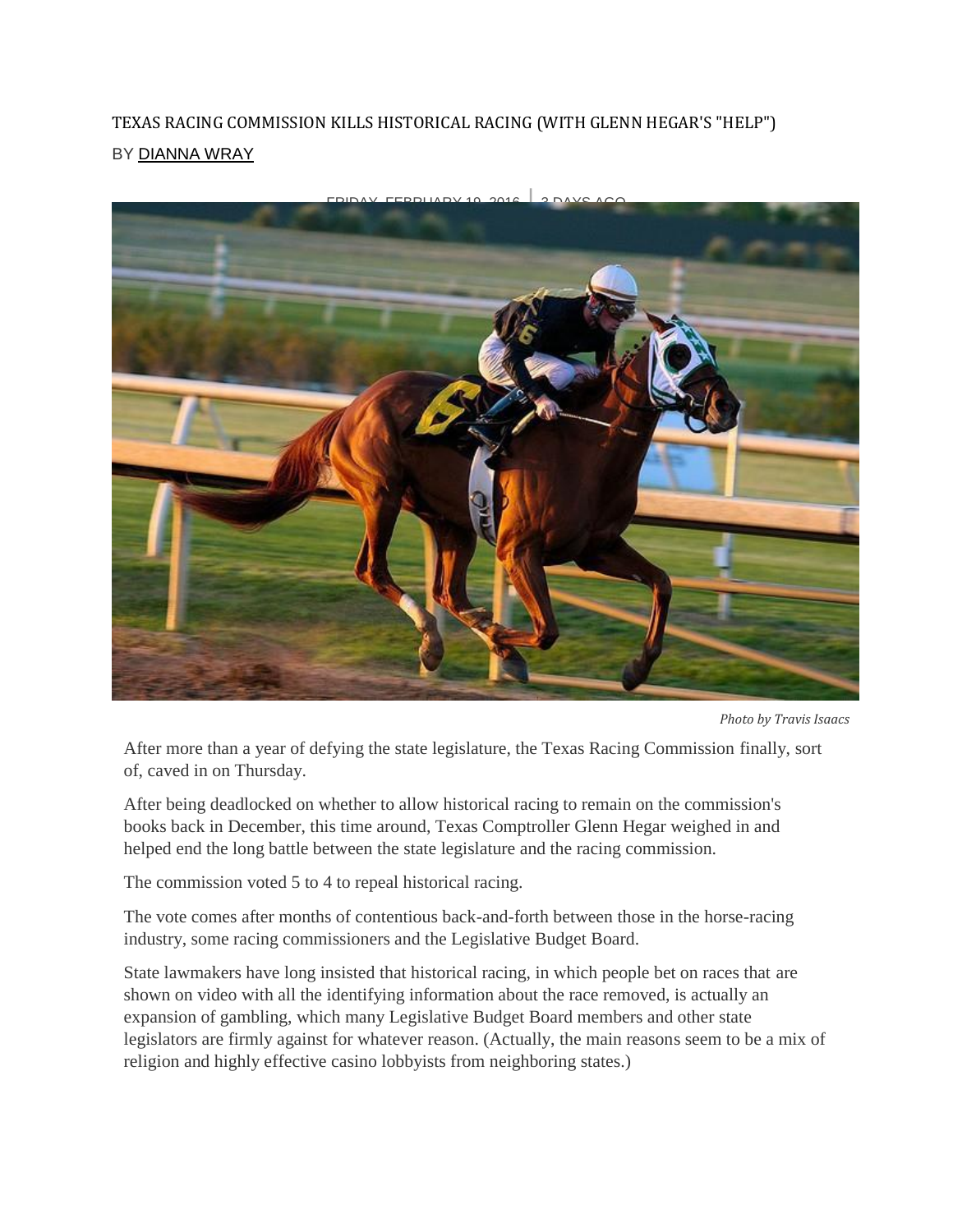It all started, of course, with a vote. In August 2014, the Texas Racing Commission voted 7-1 to approve historical racing for the state. The decision was met with rabid enthusiasm from the Texas horse-racing industry.

Texas thoroughbred horse racing returned to the state after the 50-year ban on parimutuel wagering ended in the 1990s. For a brief period, the Texas horse-racing industry boomed, but in recent years race attendance has declined. While some states, like Louisiana, prop up their thoroughbred horse-racing industry with fat purses drawn from racetrack casinos, Texas racetracks didn't (and still don't) have that option.

Dwindling crowds forced officials at Sam Houston Race Park and other Texas tracks to choose between offering more races with smaller purses or offering the larger purses that tend to draw the better jockeys and horses in the industry. Soon the top horses and trainers, even the trainers who started out in Texas, had stopped bringing the good horses to the Texas racing circuit and the quality of the races started a swift decline.

But there was a problem with that 2014 decision. Namely, some state legislators were rather displeased that the racing commission had voted to allow historic racing without getting the state legislature to sign off on the decision, as we've [previously](http://www.houstonpress.com/news/tough-times-for-the-texas-racing-commission-with-the-texas-legislature-7396081) reported. In fact, a group of legislators quickly started to insist that the TRC didn't have the authority to make such a decision. Things rapidly deteriorated from there.

Once the biennial legislative session convened in 2015, state lawmakers went after the "rogue" commission. First some legislators tried to actually dissolve the Texas Racing Commission — to obliterate that which had offended — but their efforts failed. When that didn't work, the Legislative Budget Board simply refused to give the commission, well, a budget.

The standoff dragged on throughout 2015. The Texas Racing Commission met again in August and once more voted to approve historic racing, even though its funding was set to run out as of September 1. When that day arrived, the legislature had been unable to agree on a deal, so the Texas Racing Commission announced it was [shutting](http://www.houstonpress.com/news/with-no-funding-texas-race-tracks-ordered-to-close-at-least-for-now-7722426) its doors.

A day later, the Lege gave the commission a sort of reprieve, agreeing to fund the commission through November and then, as November rolled around, through the end of February. When the Legislative Budget Board announced the extension, it was made clear that the funding would stop entirely and the Texas racing season would come to an abrupt halt if historical racing wasn't wiped off the commission's books by February 29.

In the meantime, the commissioners met again in December. Once again they voted on whether to allow historic racing, and once again, this time in a 4-4 vote, [they](http://www.houstonpress.com/news/the-texas-racing-commission-isnt-backing-down-on-historical-racing-8000762) kept it.

The commissioners were basically daring the Lege to cut off funding to a \$5.5 million industry that employs more than 36,000 people in the state. As the February deadline approached, the commission seemed to remain staunchly defiant. But that was about the time when Hegar got involved.

Hegar has a seat on the commission because he holds the comptroller's office. Normally, this is just a formality and the comptroller doesn't, you know, vote on commission issues. But the Texas